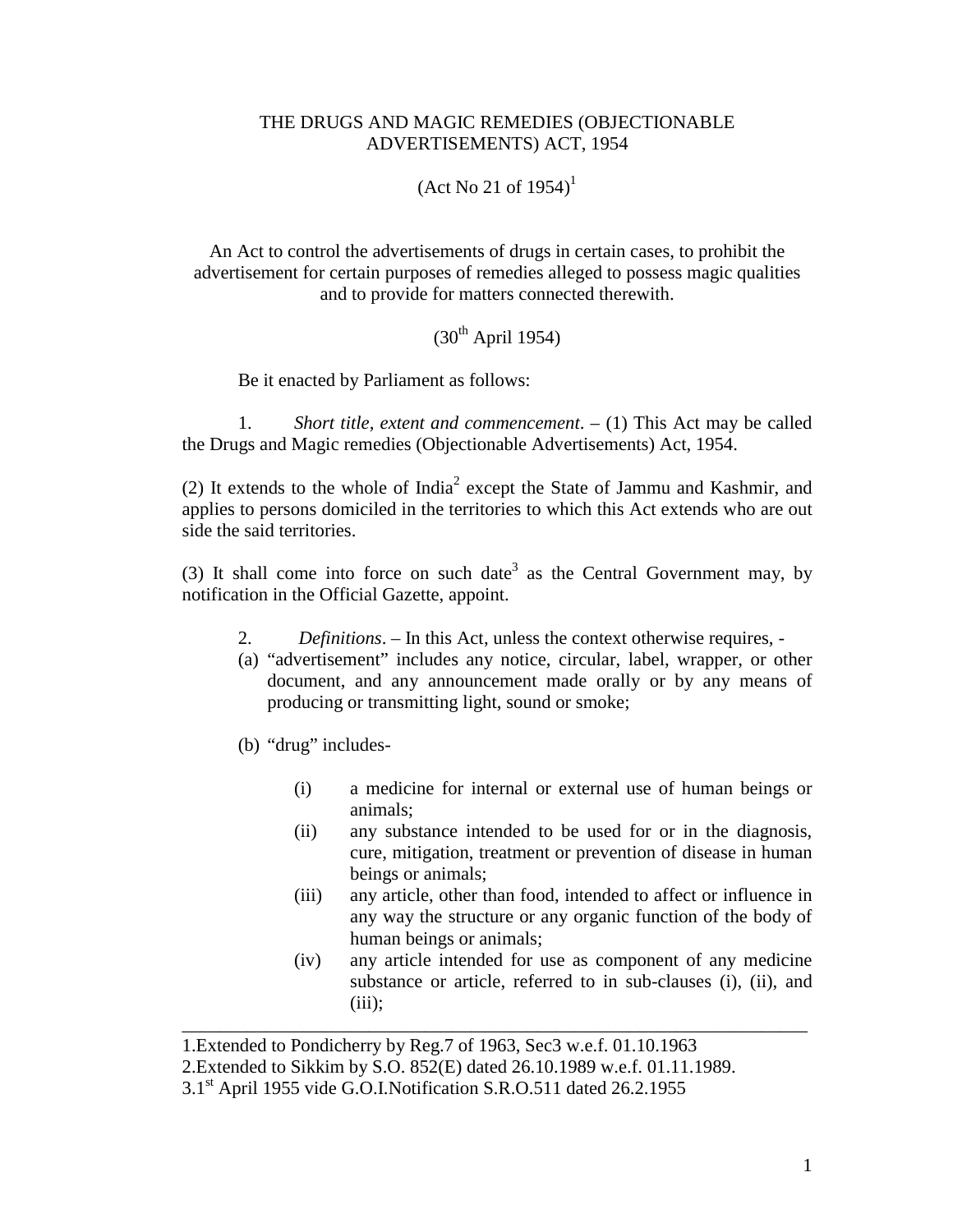( c) "magic remedy" includes a talisman, *mantra, kavacha,* and any other charm of any kind which is alleged to possess miraculous powers for or in the diagnosis, cure, mitigation, treatment or prevention of any disease in human beings or animals or for affecting or influencing in any way the structure or any organic function of the body of human beings or animals;

 $<sup>1</sup>(cc)$  "registered medical practitioner" means any person, -</sup>

- (i) who holds a qualification granted by an authority specified in, or notified under Sec.3 of the Indian Medical Degrees Act,1916 (7 of 1916) or specified in the schedules to the Indian Medical Councils Act,1956 (102 of 1956); or
- (ii) who is entitled to be registered as a registered medical practitioner under any law for the time being in force in any State to which this Act extends relating to the registration of medical practitioner;

(d)"taking part in the publication of any advertisement" includes, -

- (i) the printing of the advertisement,
- (ii) the publication of the advertisement outside the territories to which this Act extends by or at the instance of a person residing within the said territories;
- $^{2}$ [ \* \* \* ]

3. *Prohibition of advertisement of certain drugs for treatment of certain diseases and disorders*. – Subject to the provisions of this Act, no person shall take part in the publication of any advertisement referring to any drug in terms which suggests or are calculated to lead the use of that drug for, -

(a) the procurement of miscarriage in women or prevention of conception in women; or

(b) the maintenance or improvement of the capacity of human beings for sexual pleasure;

(c) the correction of menstrual disorders in women; or

\_\_\_\_\_\_\_\_\_\_\_\_\_\_\_\_\_\_\_\_\_\_\_\_\_\_\_\_\_\_\_\_\_\_\_\_\_\_\_\_\_\_\_\_\_\_\_\_\_\_\_\_\_\_\_\_\_\_\_\_\_\_\_\_\_\_\_

 $3$ [(d) the diagnosis, cure, mitigation, treatment or prevention of any disease, disorder or condition specified in the schedule, or any

<sup>1.</sup>Ins.by Act 42 of 1963 2.Clause (c ) omitted by Act 42 of 1963, Sec.2 3.Subs.by Act 42 of 1963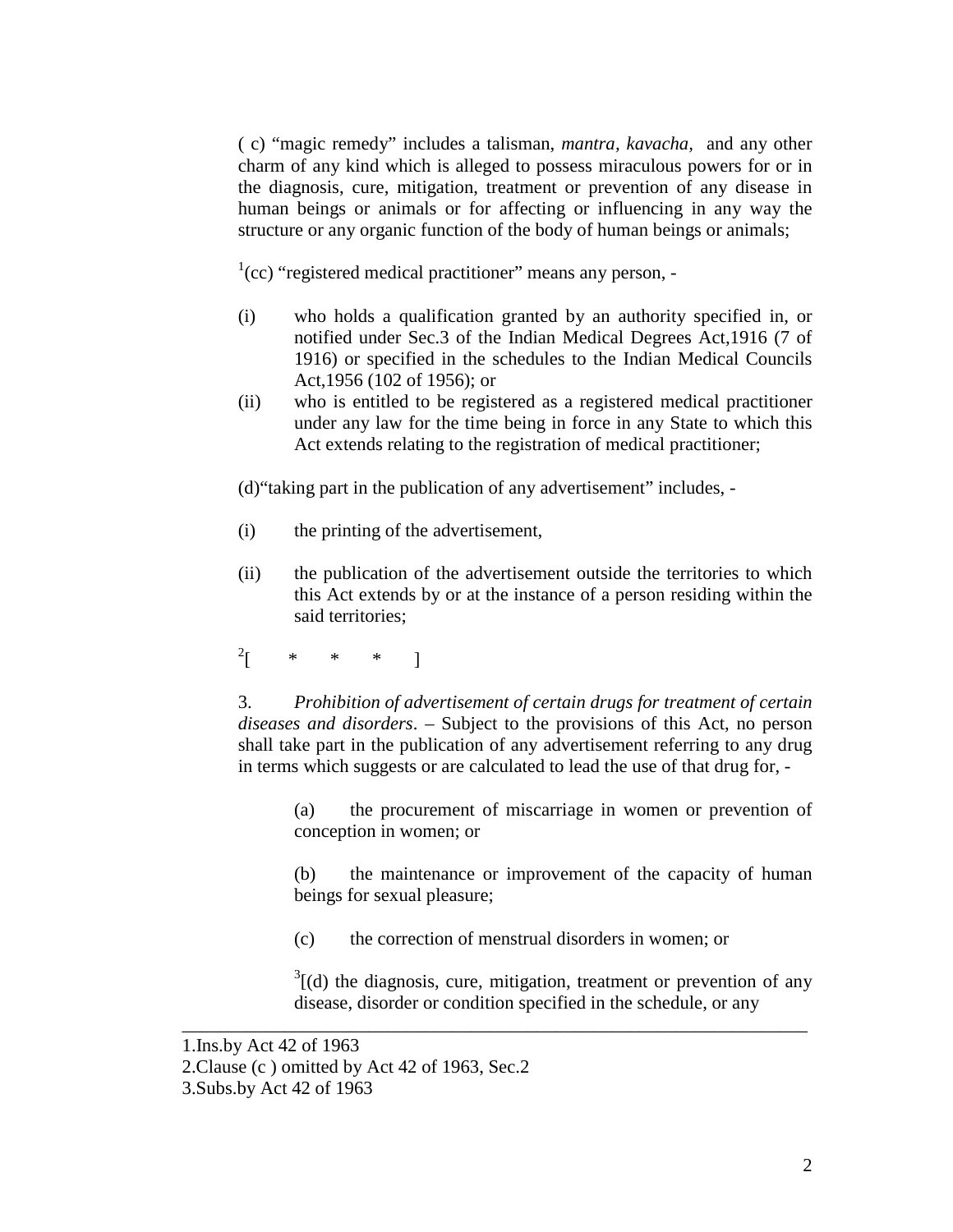disease, disorder or condition(by what so ever name called) which may be specified in the rules made under this Act:

Provided that no such rule shall be made except,

- (i) in respect of any disease, disorder or condition which requires timely treatment in consultation with a registered medical practitioner or for which there are no accepted remedies; and
- (ii) after consultation with the Drugs Technical Advisory Board constituted under the Drugs and Cosmetics Act,1940(23 of 1940), and, if the Central Government considers necessary, with such other persons having special knowledge or practical experience in respect of Ayurvedic or Unani systems of medicines as that Government deems fit.]

4. *Prohibition of misleading advertisements relating to drugs. –* Subject to the provisions of this Act, no person shall take part in the publication of any advertisement relating to a drug if the advertisement contains any matter which-

- (a) directly or indirectly gives a false impression about the true character of the drug; or
- (b) makes a false claim for the drug; or
- (c) is false or misleading in any material particular.

5. *Prohibition of advertisement of magic remedies for certain diseases and disorders.* – No person carrying on or purporting to carry on the profession of administering magic remedies shall take part in the publication of any advertisement referring to any magic remedy which directly or indirectly claims to be efficacious for any of the purposes specified in Sec.3.

6. *Prohibition of import into, and export from, India of certain advertisements.* 

No person shall import into, or export from, the territories to which this Act extends, any document containing any advertisement of the nature referred to in Sec.3, or in Sec.4 or Sec.5, and any document containing any such advertisement shall be deemed to be goods of which the import or export has been prohibited under Sec.19 of the Sea Customs Act, 1878(8 of 1878) and all the provisions of that Act shall have effect accordingly, except that Sec.183 thereof shall have effect as if for the word "shall" therein the word "may" were substituted.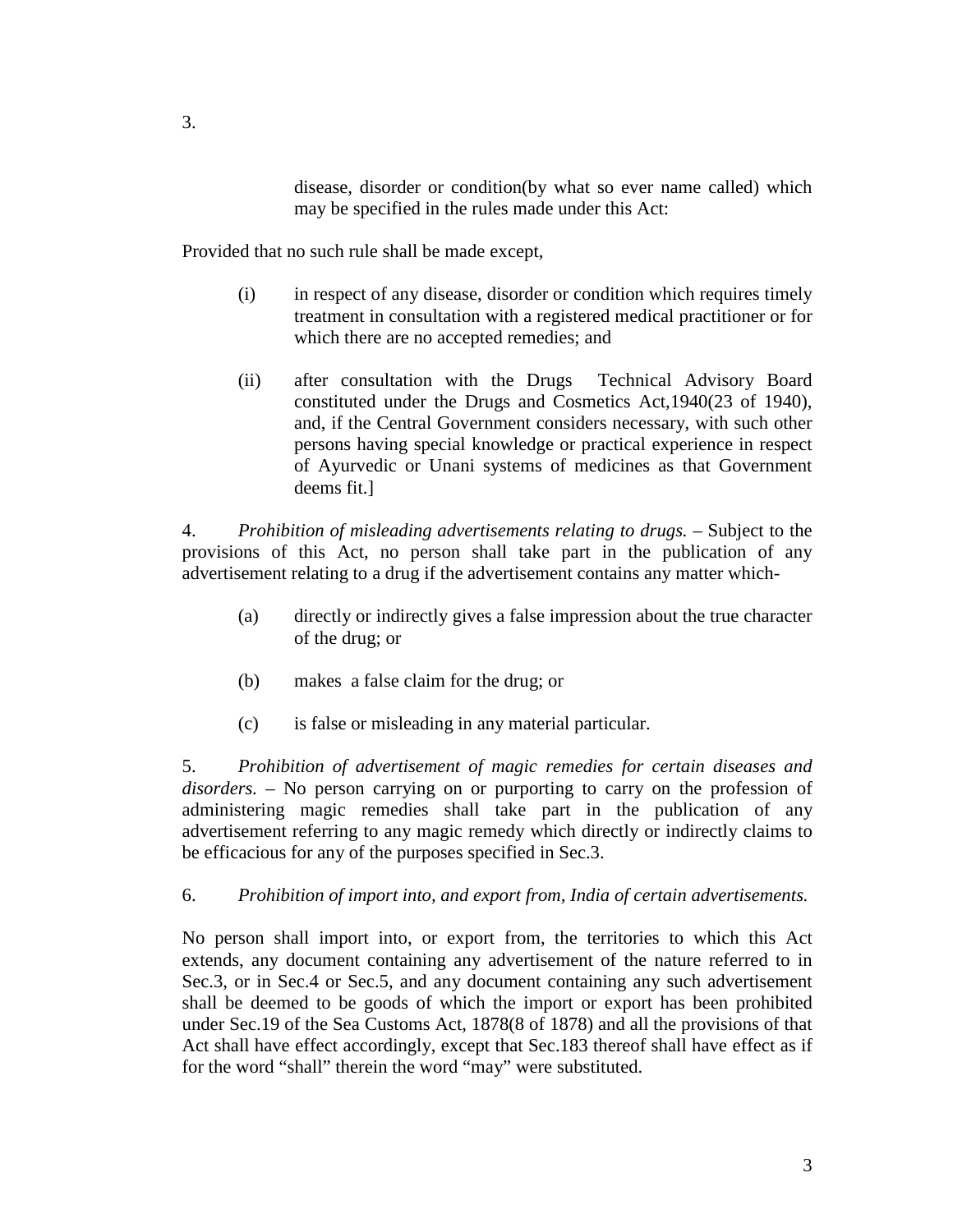7. *Penalty.* - Whoever contravenes the provisions of this Act  $\frac{1}{1}$  [or the rules made there under] shall, on conviction, be punishable-

(a) in the case of first conviction, with imprisonment which may extend to six months, or with fine, or with both;

(b) in the case of subsequent conviction, with imprisonment which may extend to one year, or with fine, or both.

 $8<sup>2</sup>$ <sup>2</sup>[*Powers of entry, search etc.* – (1) Subject to the provisions of any rules made in this behalf, any Gazetted officer authorized by the State Government may, within the local limits of the area for which he is so authorized, -

 (a) enter and search at all reasonable times, with such assistance, if any, as he considers necessary, any place in which he has reason to believe that an offence under this Act has been or is being committed;

 (b) seize any advertisement which he has reason to believe contravenes any of the provisions of this Act;

 Provided that the power of seizure under this clause may be exercised in respect of any document, article or thing which contains any such advertisement, including the contents, if any, of such document, article or thing, if the advertisement cannot be separated by reason of it being embossed or otherwise from such document, article or thing without affecting the integrity, utility or saleable value thereof;

( c) examine any record, register, document or any other material object found in any place mentioned in clause (a) and seize the same if he has reason to believe that it may furnish evidence of the commission of an offence punishable under this Act.

 (2) The provisions of the Code of Criminal Procedure, 1973(2 of 1974), shall, so for as may be, apply to any search or seizure under this Act as they apply to any search or seizure made under the authority of a w arrant issued under Section 98 of the said Code.

 (3) Where any person seizes any thing under clause (b) or clause ( c) of subsection (1), he shall, as son as may be, inform a Magistrate and take his orders as to the custody thereof.]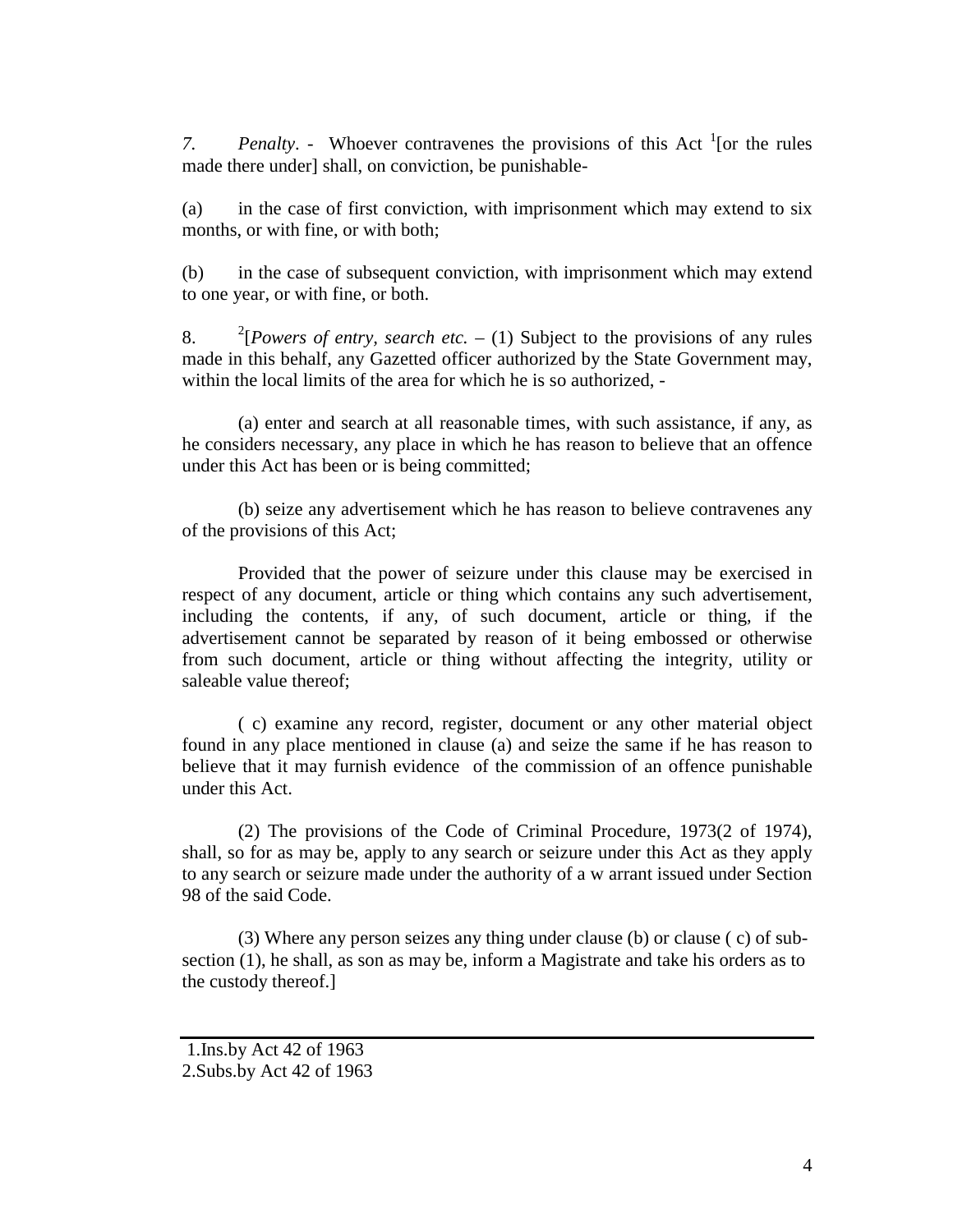9. *Offences by companies. –* (1) If the person contravening any of the provisions of this Act is a company, every person who at the time the offence was committed, was in charge of and was responsible to the conduct of the business of the company as well as the company shall be deemed to be guilty of the contravention and shall be liable to be proceeded against and punished accordingly:

 Provided that nothing contained in this sub-section shall render any such person liable to any punishment provided in this Act if he proves that the offence was committed without his knowledge or that he exercised all due diligence to prevent the commission of the offence.

 (2) Not withstanding any thing contained in sub-section (1) where an offence under this Act has been committed by a company with the consent or connivance of, or attributable to any neglect on the part, of any director or manager, secretary or other officer of the company, such director, manager, secretary or other officer of the company shall also be deemed guilty of the offence and shall be liable to be proceeded against and punished accordingly.

*Explanation. –* For the purposes of this section, -

 (a) "company" means any body corporate and includes a firm or other association of individuals, and

(b) "director" in relation to a firm means a partner in the firm.

<sup>1</sup>[9-A. *Offences to be cognizable.* – Not withstanding anything contained in the Code of Criminal procedure, 1973(2 of 1974), an offence punishable under this Act shall be cognizable.]

10. *Jurisdiction to try offences. –* No Court inferior to that of a Presidency Magistrate or a Magistrate of the first class shall try any offence punishable under this Act.

<sup>2</sup>[10-A. *Forfeiture.* – Where a person has been convicted by any Court for contravening any provisions of this Act or any rule made there under, the Court may direct hat any document (including all copies thereof), article or thing, in respect of which the contravention is made, including the contents there of where such contents are seized under clause (b) of sub-section (1) of Section 8, shall be forfeited to the Government.]

11. *Officers deemed to be public servants. –* Every person authorized under Section 8 shall be deemed to be a public servant within the meaning of section 21 of the Indian Penal Code (45 of 1860).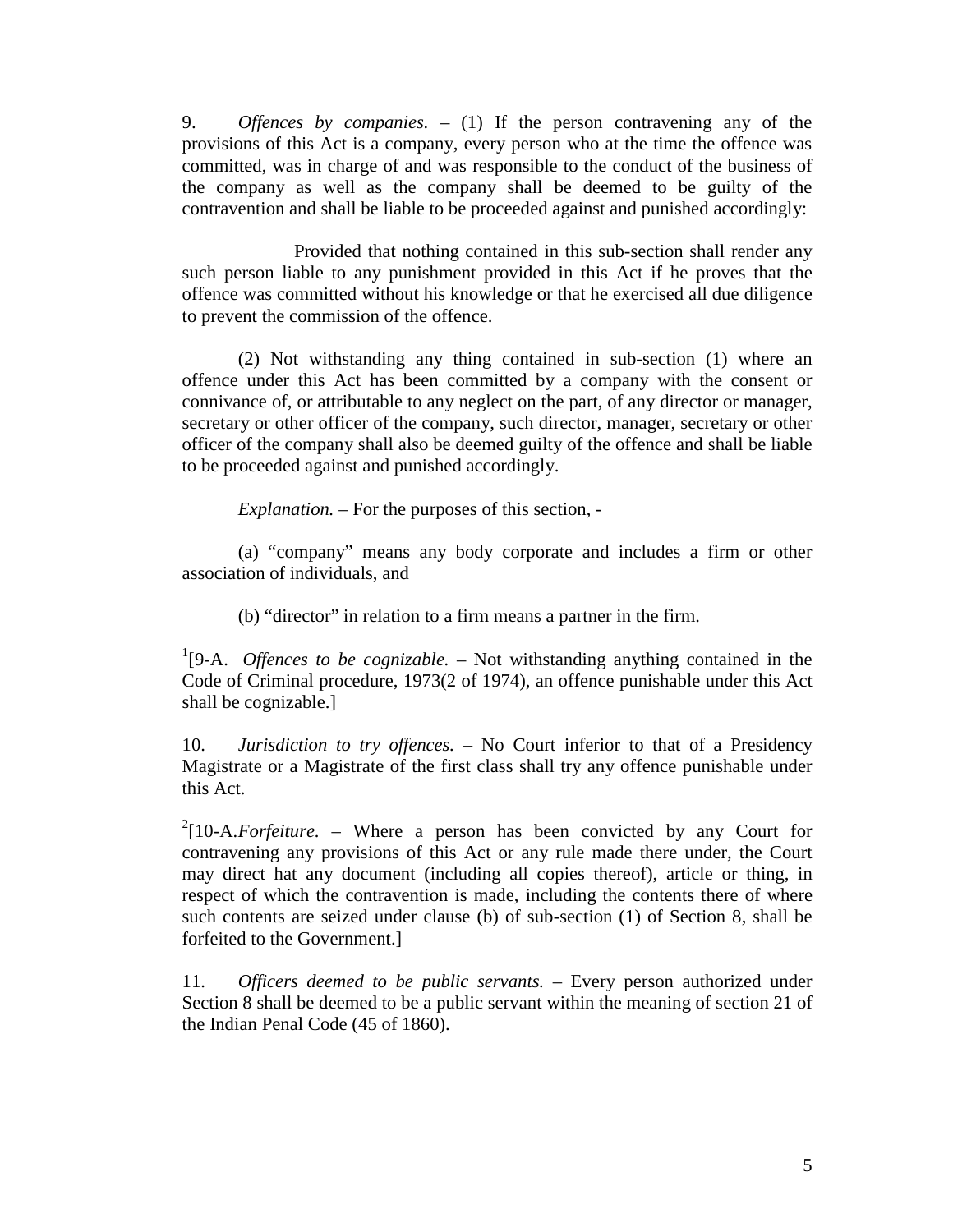12. *Indemnity. –* No suit, prosecution or other legal proceeding shall lie against any person for anything which is in good faith done or intended to be done under this Act.

13. *Other laws not affected. –* The provisions of this Act are in addition to, and not in derogation of the provisions of any other law for the time being in force.

14. *Savings. –* Nothing in this Act shall apply to -

 (a) any sign board or notice displayed by a registered medical practitioner on his premises indicating that treatment for any disease, disorder or condition specified in Sec.3, the schedule or the rules made under this Act, is undertaken in those premises; or

(b) any treatise or book dealing with any of the matters specified in Sec.3 from a *bonafide* scientific or social stand point; or

( c) any advertisement relating to any drug sent confidentially in the manner prescribed under Sec.16 only to a registered medical practitioner; or

 (d) any advertisement relating to a drug printed or published by the Government; or

 (e) any advertisement relating to a drug printed or published by any person with the previous sanction of the Government granted prior to the commencement of the Drugs and Magic Remedies (Objectionable Advertisements) Amendment Act,1963(42 of 1963):

 Provided that the Government may, for reasons to be recorded in writing, withdraw the sanction after giving the person an opportunity of showing cause against such withdrawal.

15. *Power to exempt from application of Act. –* (1) If in the opinion of the Central Government public interest requires that the advertisement of any specified drug or class of drugs  $1$ [or any specified class of advertisement relating to drugs] should be permitted, it may, by notification in the Official Gazette, direct that the provisions of Sections 3,4,5 and 6 or any one of such provisions shall not apply or shall apply subject to such conditions as may be specified in the notification to or in relation to the advertisement of any such drug or classes of drugs,  $\frac{1}{1}$  or any such advertisement relating to drugs.]

16. *Power to make rules. –* (1) The Central Government may, by notification in the Official Gazette, make rules for carrying out the purposes of this Act.

1.Ins.by Act 42 of 1963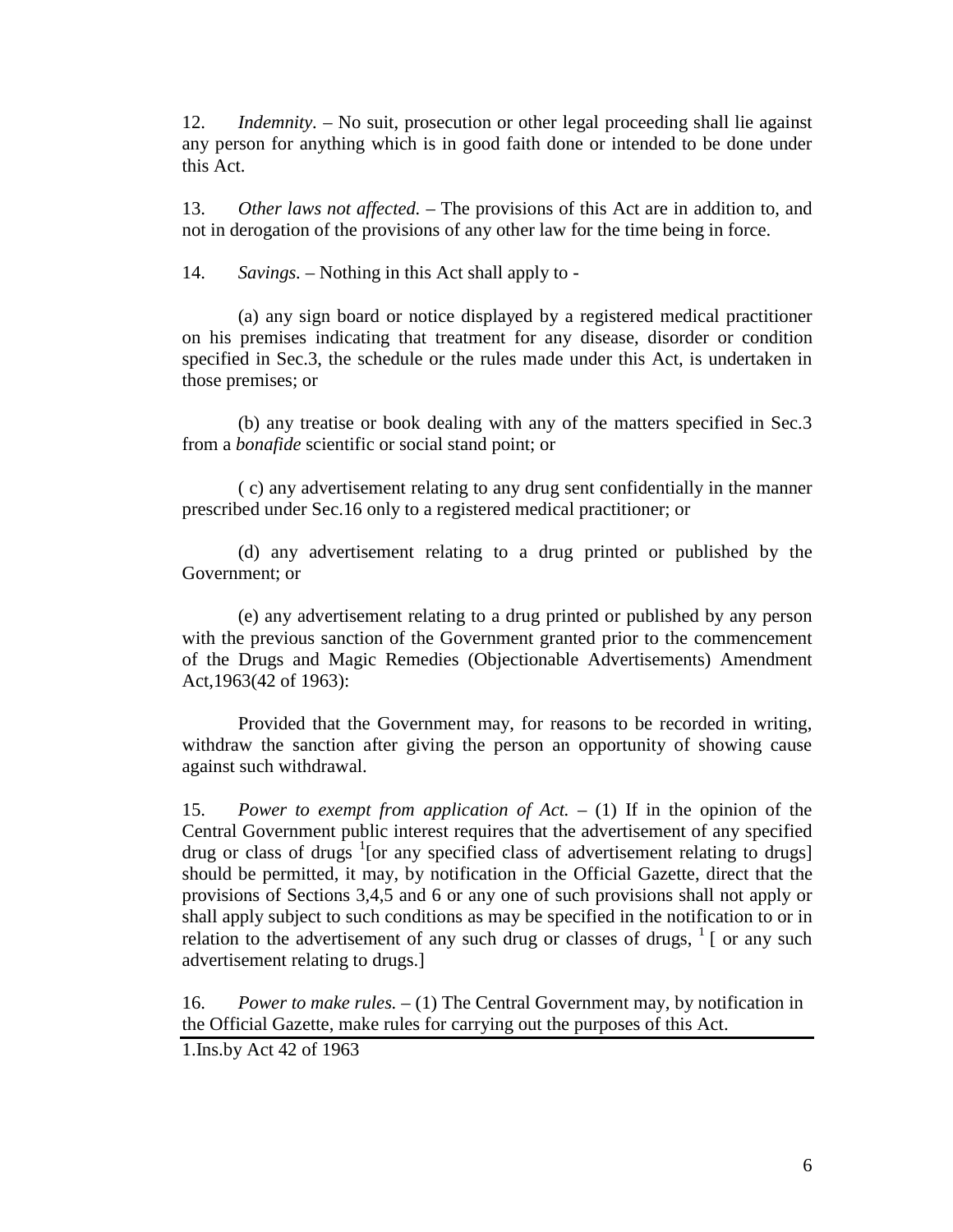(2) In particular and without prejudice to the generality of the fore going power, such rules may, -

(a) specify any disease, disorder or condition to which the provisions of Sec.3. shall apply;

 (b) prescribe the manner in which advertisements of articles or things referred to in Cl. ( c) of Sec.14 may be sent confidentially.

 (3) Every rule made under this Act shall be laid as soon as may be after it is made before each House of Parliament while it is in session for a total period of thirty days which may be comprised in one session or in two or more successive sessions, and before the expiry of the session in which it is so laid or the successive sessions aforesaid, both Houses agree in making any modification in the rule or both the Houses agree that the rule shall not be made, the rule shall thereafter have effect only in such modified form or be of no effect, as the case may be; so however, that any such annulment shall be without prejudice to the validity of anything previously done under that rule.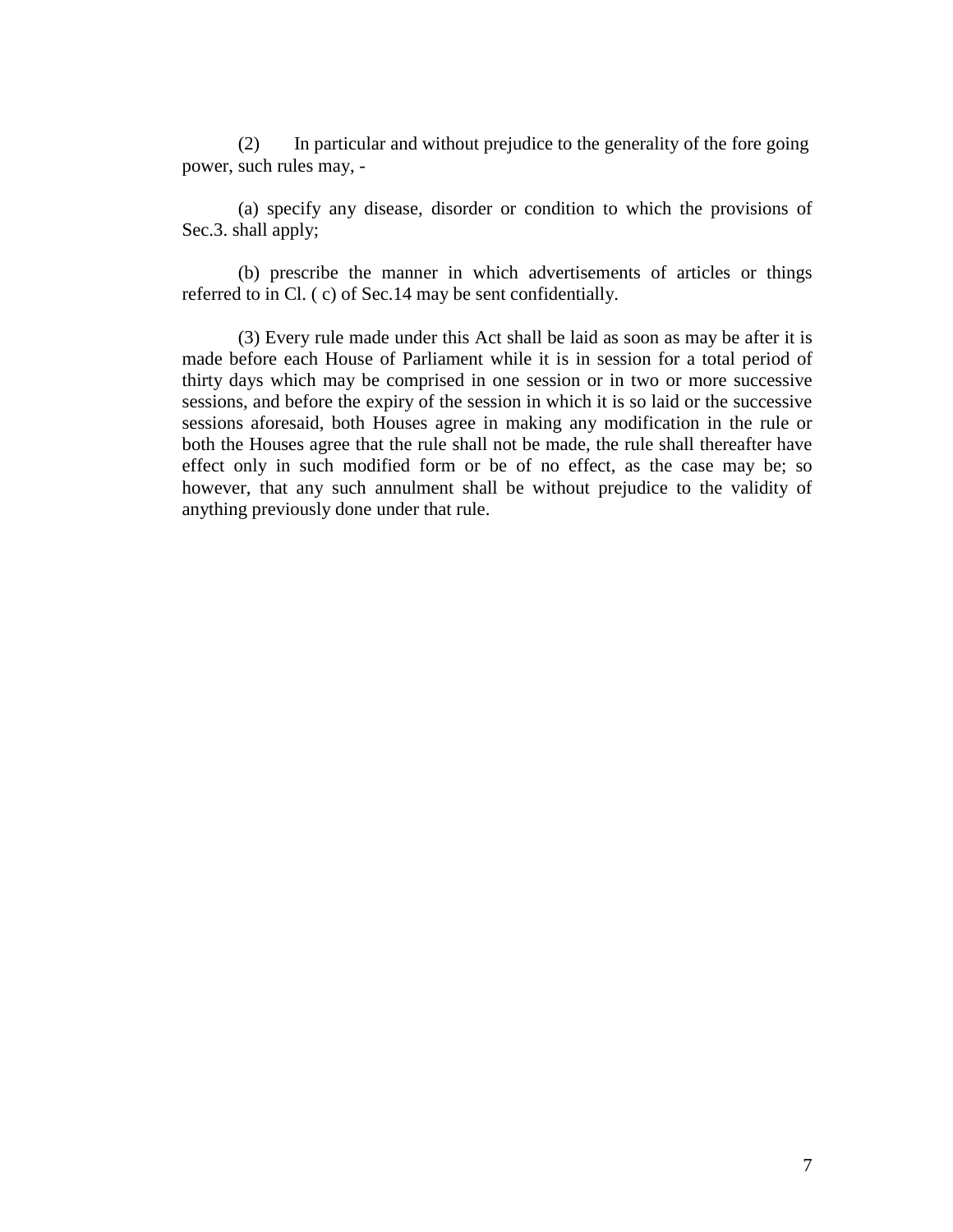| THE SCHEDULE                                     |
|--------------------------------------------------|
| $[\text{Ca}_{2a} \text{Ca}_{2a} 2(d)]$ and $1/1$ |

|  | [See Secs.3(d) and $14$ ] |  |  |  |
|--|---------------------------|--|--|--|
|--|---------------------------|--|--|--|

| S.No           | Name of the disease, disorder or                 |          | S.No Name<br>of<br>the<br>disease,    |  |
|----------------|--------------------------------------------------|----------|---------------------------------------|--|
|                | condition                                        |          | disorder or condition                 |  |
| 1              | Appendicitis                                     | 29       | Hysteria                              |  |
| $\overline{2}$ | Arteriosclerosis                                 |          | Infantile paralysis                   |  |
| 3              | <b>Blindness</b>                                 |          | Insanity                              |  |
| $\overline{4}$ | <b>Blood Poisoning</b>                           |          | Leprosy                               |  |
| 5              | Bright's Disease                                 |          | Leucoderma                            |  |
| 6              | Cancer                                           |          | Lockjaw                               |  |
| 7              | Cataract                                         |          | Locomotor atoxia                      |  |
| 8              | Deafness                                         |          | Lupus                                 |  |
| 9              | <b>Diabetes</b>                                  |          | Nervous debility                      |  |
| 10             | Diseases and disorders of the brain              |          | Obesity                               |  |
| 11             | Diseases and disorders of the optical            | 39       | Paralysis                             |  |
|                | system                                           |          |                                       |  |
| 12             | Diseases and disorders of the uterus             | 40       | Plague                                |  |
| 13             | Disorders of menstrual flow                      | 41       | Pleurisy                              |  |
| 14             | Disorders of the nervous system                  | 42<br>43 | Pneumonia                             |  |
| 15             | Disorders of the prostatic gland                 |          | Rheumatism                            |  |
| 16             | <b>Dropsy</b>                                    | 44<br>45 | Ruptures                              |  |
| 17             | Epilepsy                                         |          | Sexual impotence                      |  |
| 18             | Female diseases in general                       | 46       | Small pox                             |  |
| 19             | Fevers (in general)                              | 47<br>48 | Stature of persons                    |  |
| 20             | Fits                                             |          | Sterility in women                    |  |
| 21             | Form and structure of the female bust            | 49       | Trachoma                              |  |
| 22             | Gall stones, kidney stones and bladder<br>stones | 50       | Tuberculosis                          |  |
| 23             | Gangrene                                         | 51       | <b>Tumors</b>                         |  |
| 24             | Glaucoma                                         | 52       | Typhoid fever                         |  |
| 25             | Goitre                                           | 53       | of<br><b>Ulcers</b><br>the<br>gastro- |  |
|                |                                                  |          | intestinal tract                      |  |
| 26             | Heart diseases                                   | 54       | Venereal diseases, including          |  |
|                |                                                  |          | syphilis, gonorrhoea,<br>soft         |  |
|                |                                                  |          | chancre,<br>venereal                  |  |
|                |                                                  |          | granuloma<br>lympho<br>and            |  |
|                |                                                  |          | granuloma                             |  |
| $\sim$         | $TT'$ 1 1<br>11                                  |          |                                       |  |

- 27 High or low blood pressure
- 28 Hydrocele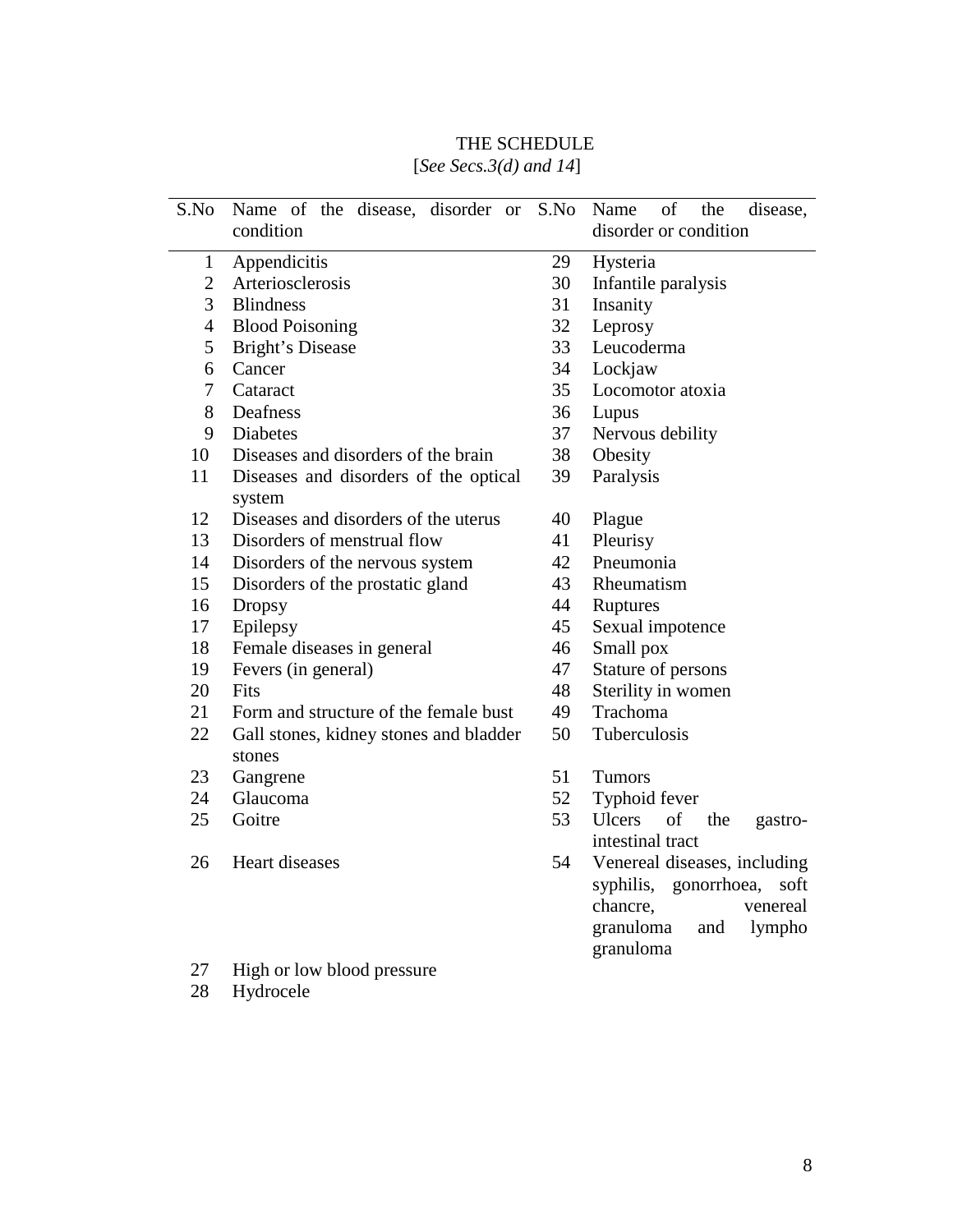## DRUGS AND MAGIC REMEDIES (OBJECTIONABLE ADVERTISEMENTS) RULES, 1955

1. *Short title and commencement. –* (1) These rules may be called the Drugs and Magic Remedies (Objectionable Advertisements) Rules, 1955.

(2) They shall come into force on such date as the Central Government may, by notification in the Official Gazette, appoint.

2. *Definitions. –* In these rules, unless the context otherwise requires, -

 (1) the "Act" means the Drugs and Magic Remedies (Objectionable Advertisements) Act,1954 (21 0f 1954); and

(2) "section" means a section of the Act.

3. *Scrutiny of misleading advertisements relating to drugs. –* Any person authorized by the State Government in this behalf may, if satisfied that the advertisement relating to a drug contravenes the provisions of sec.4, by order, require the manufacturer, packer, distributor or seller of the drug to furnish, within such time as may be specified in the order of such regarding the composition of the drug or the ingredients thereof or such information in regard to that drug as he deems necessary for holding the scrutiny of the advertisement and where such order is made, it shall be the duty of the manufacturer, packer, distributor or seller of the drug to which the advertisement relates to comply with the order. Any failure to comply with such order shall, for the purposes of sec.7, be deemed to be a contreavention of the provisions of Sec.4:

 Provided that no publisher or advertising agency of any medium for the dissemination of any advertisement relating to a drug shall be deemed to have made any contravention merely by the reason of the dissemination by him or if any such advertisement, unless such publisher or advertising agency has failed to comply with any discretion made by the authorized person in this behalf calling upon him or it to furnish the name and address of the manufacturer, packer, distributor, or seller or advertising agency, as the case may be, who or which caused such advertisement to be disseminated.

4. *Procedure to be followed in prohibited import into, and export from India of certain advertisements. –* (1) If the Customs Collector has reasons to believe that any consignment contains documents of the nature referred to in Sec.6, he may, and if requested by an officer appointed for the purpose by the Central Government, shall detain the consignment and dispose it of in accordance with the provisions of Sea Customs Act, 1978(7 of 1878), and the rules made there under, and shall also inform the importer or the exporter, of the order so passed: